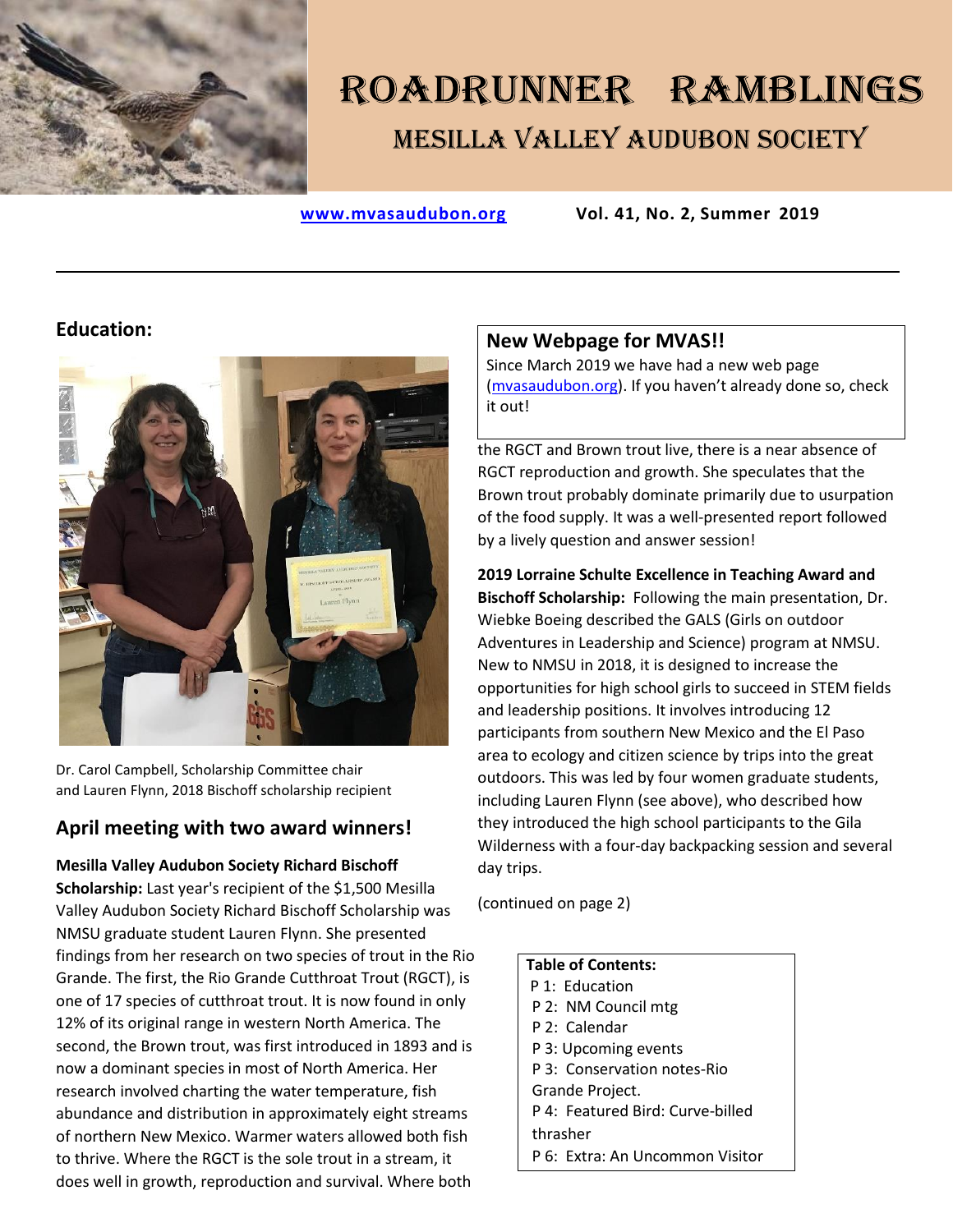#### (Education, continued from page 1)

Because there were no applicants for the Schulte award and no application that met the criteria for the Bischoff scholarship, the MVAS board of directors voted to present GALS with the 2019 Schulte and Bischoff funding, totaling \$1,050. This announcement was made at the meeting, much to the happy surprise of GALS director Dr. Wiebke Boeing! The spirit of the Schulte and Bischoff funds is wellrepresented by the excellence in instruction by Dr. Boeing and her graduate students who are encouraging young women to become involved in the science of nature.



# **New Mexico State Audubon Council Meeting**

On 3/31/2019 the New Mexico State Audubon Council met at the Sevilleta Wildlife Refuge. The meeting was organized by Jonathan Hayes, executive director of Audubon NM and facilitated by Desiree Loggins, Audubon NM Regional Director for the Southwest. Attendees included board members from Southwestern New Mexico Audubon Society education, and policy issues. It is reassuring to know that (based in Silver City), Sangre de Cristo Audubon Society (based in Santa Fe), Central New Mexico Audubon Society (based in Albuquerque) and Mesilla Valley Audubon Society board members Sid Webb and Elaine Stachera Simon.



There are approximately 5,000 members of the Audubon Society in New Mexico, divided between the four state

chapters. Given the descriptions provided by the meeting's attendees, each chapter functions very differently. While Silver City has a broad range of activities and attention to issues of conservation at many levels, Santa Fe's Sangre de Cristo branch seems to be forever confused with the National Audubon Society Center in Santa Fe (Randall Davey Audubon Center and Sanctuary). At the meeting, all of us shared ideas of how we could attract more members and become more involved in conservation issues. There were many good ideas. Perhaps the most important was the plea, "Don't forget the birds!"

Sorting out the relationship between individual chapters and statewide organization is complex. One take-home lesson from the meeting was that the Audubon Council serves as a forum to help chapters develop plans for activities and ideas about conservation. It is a platform that can advocate for local and statewide measures for conservation. It also helps allocate national resources that are available via grants to those chapters needing help with local plans.

The meeting served to emphasize that Mesilla Valley Audubon Society is not alone. We may call upon state and national resources to help with its ongoing conservation, the larger organization is available to help.

#### **Calendar: MAY**

**May 11** (Saturday): Bird walk at Mesilla Valley Bosque. Meet at visitors center at 8:00 AM **May 15** (Wednesday): Bird walk at Tellbrook Park. Meet at park entrance at 7:45 AM. Wayne Treers is your guide.

**May 15** (Wednesday): Monthly meeting. Sid Webb will present slides from members for a fun ID session. The meeting will also include discussion of MVAS activities related to conservation and state Audubon business. **May18** (Saturday): Field Trip to Broad Canyon. Meet at old K-Mart parking lot at 7:00 AM to carpool. See notes below **May 27** (Saturday): Bird walk at Leasburg Dam

State Park. Meet at visitors center at 8:00 AM. **June and July: No monthly meetings or scheduled bird walks, but watch our Facebook page for social get togethers.**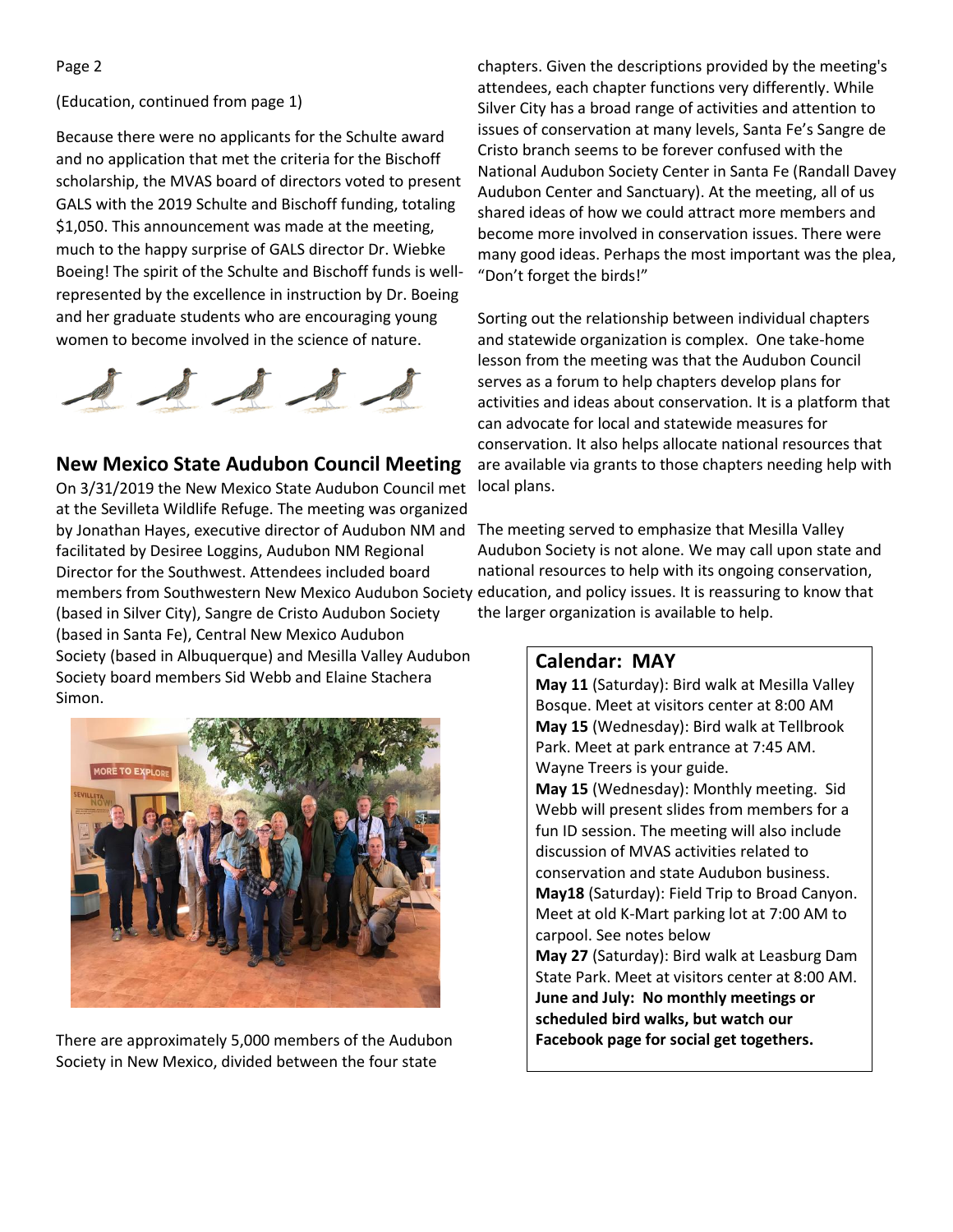# **Meetings, Field Trips and Bird Walks:**

# **May**

On Wednesday, May 15, the **monthly membership meeting** will have two sections. First, there will be an update on our conservation project (see below), followed by an "MVAS Bird Photos" display. All members are invited to submit their own photos of birds from here in southern New Mexico or anywhere else in the world. We already have some great shots. It should be a lot of fun. Bring your popcorn.

On Saturday, May 18 the MVAS **field trip** will be to Broad Canyon, approximately 10 miles north of Leasburg Dam State Park. Birders will have the opportunity to explore the bosque along the river, as well as the Broad Canyon wash and areas above the dam. This is an area being considered by the U.S.-International Boundary Water Commission for intervention to improve the riparian habitat along the Rio Grande. It may soon be considered as an eBird.org "Hotspot." Let's see what we find! It should be interesting and a lot of fun. For more information, contact Mark Pendleton at mpndltn@gmail.com (MVAS Broad Canyon 2019 in subject line) or at 575.635.8711.

**Bird walks** in May following the usual schedule. See calendar and web page.

**June and July:** For the months of June and July, Mesilla Valley Audubon Society takes a vacation. There will be no scheduled bird walks, monthly meetings or scheduled field trips. IT IS JUST TOO HOT! If there are special announcements (*e.g*., a field trip to cool Cloudcroft or a social gathering for a cold beverage at a local pub to talk all things bird), we will notify members by email, Facebook and the web page. Have fun in the hot months!



Black-headed grosbeak at bird feeder, Cloudcroft, 7/29/2018

# **Conservation: Proposal for Research on the Rio Grande**

In th[e Winter 2018](https://www.mvasaudubon.org/old-roadrunner-ramblings) issue of Roadrunner Ramblings, we reported on a meeting outlining potential plans for aquatic habitat restoration of the Rio Grande in the Doña Ana County area sponsored by the U.S.-International Water Boundary Commission (US-IWBC). A public meeting was planned for February 2019 but was canceled due to the government shutdown then in progress. It is to be rescheduled for May, with no date or venue yet announced. Of special note is the proposal to build a wetland habitat with ponds and riverways north of where Interstate 40 crosses the Rio Grande in the area where the wastewater treatment plant currently allows treated wastewater into the river. This project was one of the most popular options presented and has a reasonably high likelihood of being chosen for action before the end of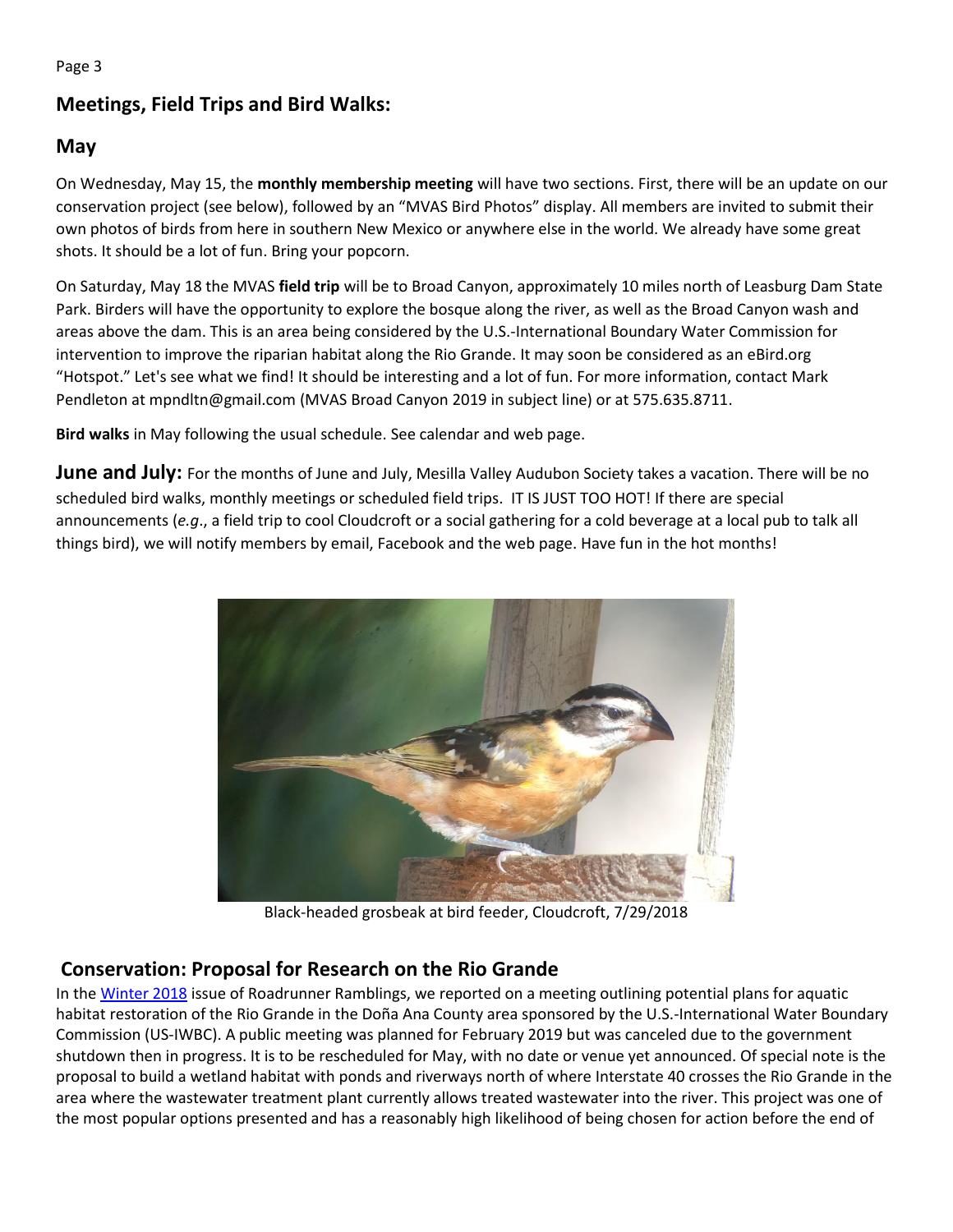Page 4 the year.

Several MVAS members have worked on a proposal to take advantage of the upcoming habitat restoration that would study the bird population before and after the work is completed. Expanding on our scheduled bird walks at Mesilla Valley Bosque and Leasburg Dam State Park, where we routinely submit our findings to eBird.org, we could add visits to work areas, documenting what we see. Data would show how much change occurred due to the government's intervention.

This is a project where Audubon could engage multiple parties. Developing a plan should include sharing ideas with experienced conservationists and researchers, including Audubon NM resources and local faculty at NMSU. Local stakeholders in Rio Grande habitat, such as the NM State Parks and conservation organizations such as SWEC will also have ideas to help with planning. The Las Cruces community, including experienced birders and newcomers, college students and high school students, and anybody else who finds this an interesting topic and wants to contribute, can also play an important role in data collection. It is a project that might continue for several years.

At this point, what the US-IWBC decides to do will determine the course we take.

The May 15 meeting of the Mesilla Valley Audubon Society will include a discussion devoted to this topic, with updates and an invitation for input from the audience. A more detailed description of current ideas appears on the MVAS web site: [https://www.mvasaudubon.org/conservation.](https://www.mvasaudubon.org/conservation)

# **FEATURED BIRD** by Mark Pendleton

\_\_\_\_\_\_\_\_\_\_\_\_\_\_\_\_\_

#### **CURVE-BILLED THRASHER** *Toxostoma curvirostre*

Of the several thrashers with decurved sickle-shaped bills found in the southwestern USA, the Curve-billed is the most common and widespread. It's a year-round resident across roughly the western half of TX, extreme western OK, southwest KS, eastern CO, almost all of NM, southern AZ and south into Mexico.

• Curve-billed Thrashers live in a wider range of habitats than other desert thrashers. You can find them in arid desert brush land, grasslands interspersed with cactus especially cholla—edges of woodlands, pinyon-oak, anywhere creosote is plentiful, and dry cactus studded desert hillsides. They also do well close to human habitation, and readily become suburbanized where a fair amount of native vegetation remains and (especially) if people put out feeders and water.

 If you encounter Curve-billed Thrashers in an area, you should also find several other bird species there. Harris's Hawks, Greater Roadrunners, White-winged Doves, and Cactus Wrens are the most likely ones.



 Cactus Wrens and Curve-billed Thrashers are both partial to building their nests in cholla cactus. Both species also will build multiple nests and use one for raising young and others for roosting spots for the adult birds. Competition is so intense sometimes between these species that two Arizona scientists witnessed these birds destroying each others' nests, albeit the roosting, not the breeding ones. Attempted nest destruction is much less frequent in breeding season, as both birds vigorously defend their nests during this time. In fact Anderson and Anderson observed that many times these two species built nests and raised young within a few feet of each other, and sometimes as close as six inches.\*

 <sup>\*</sup>Anderson and Anderson, 1972, *The Cactus Wren,* Tucson: University of Arizona Press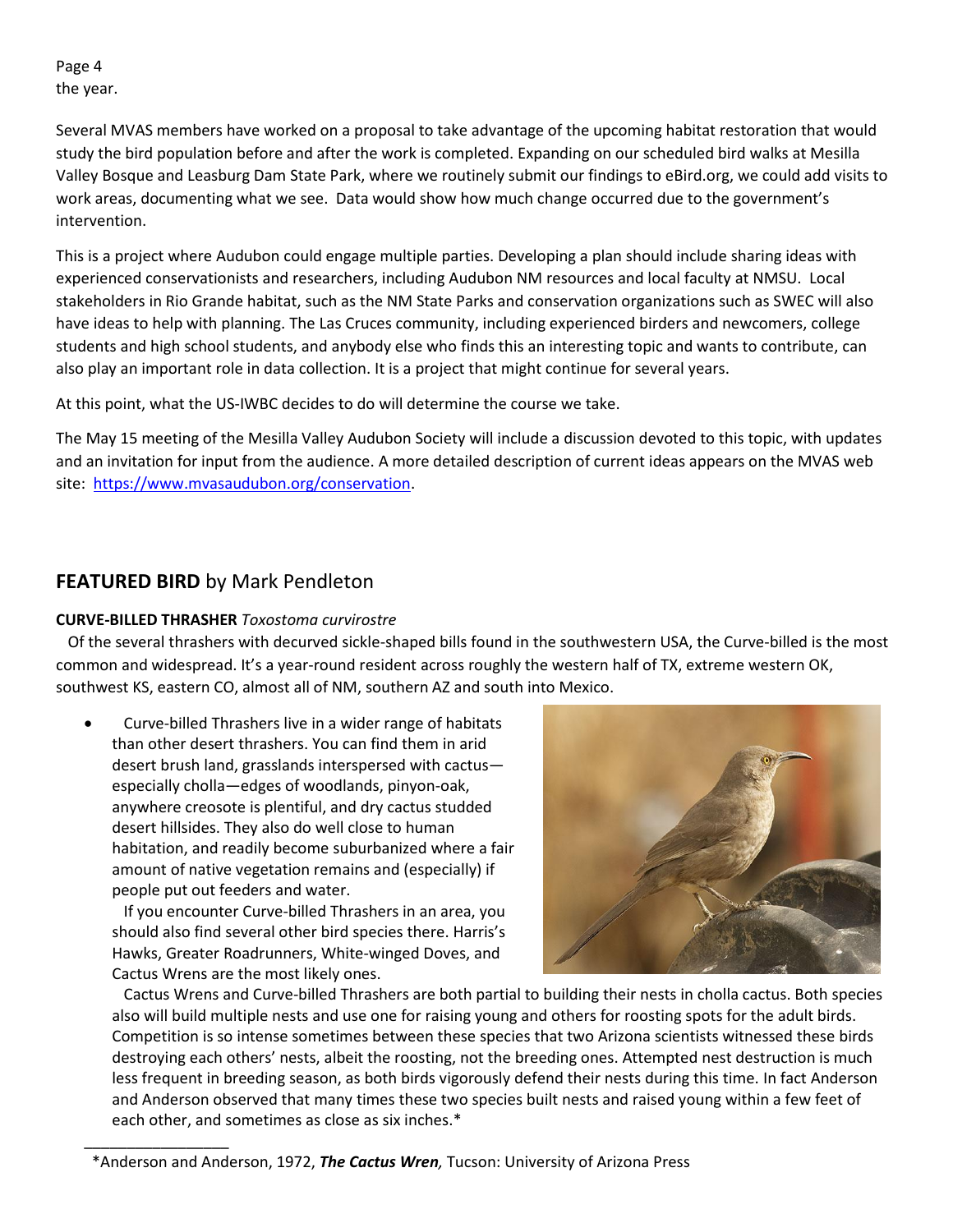#### Page 5

If you're fortunate enough to have these birds around your house or yard, chances are you've seen them chasing each other, or Northern Mockingbirds or doves, away from your feeders. One Saturday morning I watched a Curved-bill and a "Mocker" spend about 45 minutes chasing each other through the foliage and branches of two trees in the lower picnic area at Leasburg Dam State Park. As near as I could tell, both birds had nests in one of the trees. I finally tired of watching their antics and left, but they were still going at it.

 Curve-billed Thrashers are slightly smaller than most other desert thrashers and have large, round-topped heads. They appear robust with a moderately long tail, but that, too, is rather smaller than that of other desert thrashers. What distinguishes them is their namesake, the signature down-curved black sickle of a bill that is nearly as long as the head is wide. However, it's not the exaggerated bow of, say a California, Crissal, or LeConte's Thrasher.

 As with most desert thrashers, Curved-bills are dusty grayish brown above with grayish underparts spotted with brownish gray. Males and females are similar, and juvenile birds appear paler and in contrast to the adults with their yellow to bright orange eyes, have clear eyes.

 There are five or six Curve-billed subspecies in the U.S. and at least one in Mexico. In south Texas, the *oberholseri* subspecies has a lighter chest and is more clearly spotted on the underparts, tends to have whiter wing bars, more extensive white spots on the tips of the tail feathers, and a striking orange-red iris. Traveling further west, these characteristics change little by little until in central and western Arizona one encounters the *palmeri* subspecies with duskier breasts, less distinct breast spotting, fainter more yellowish wingbars, less white on their tail feather tips, and irises that tend to be more clear to yellow rather than orange. Since we are about midway between, we may see either subspecies, or an intergrade between them. Recent genetic studies suggest that, in fact,

the *oberholseri* (sometimes called Texan or Chihuahuan) group and the *palmeri* (or Arizonan or Sonoran) group may beseparate species. The jury is still out on that question, however.



It might just be possible to confuse a Curve-billed with a Crissal's Thrasher at first glance. However, the latter's bill is longer and more strongly decurved, and it's a clear dusky grey overall with no spotting on the underparts. Also, its "mustache" stripe stands out more distinctly, with rich chestnut under tail coverts and a different song than the Curve-billed.

 Juvenile Curve-billeds may be mistaken for Bendire's Thrashers, as their bills are shorter—about the same size as those of Bendire's—than their adult counterparts, and their irises are a pale yellow, as are those of Bendire's. Bendire's Thrashers are, however, 9.75" (25cm) to a Curve-billed's 11" (28 cm). Also, in fresh plumage, the spots on a Bendire's breast are distinctly wedge or arrowhead shaped. This

becomes less apparent as the season progresses, and in their worn summer plumage is hardly noticeable at all.

 All thrashers forage mostly on the ground, flipping over and sweeping aside small stones, sticks, leave, and other debris, or "thrashing" in their search for insects, spiders, centipedes, snails and sowbugs. Hence their name. They consume large amounts of berries, plus the fruit and seeds of cactus, especially cholla, prickly pear, and, in the Sonoran Desert, saguaro. They also frequently use their bills to hammer away at hard, dry soil in their search for food.

Believe it or not, the Curve-billed has a more extensive repertoire of calls and songs than the Northern Mockingbird. "Mockers" lives up to both their common and scientific name *Mimus polyglottos* (multi-lingual mimic) with their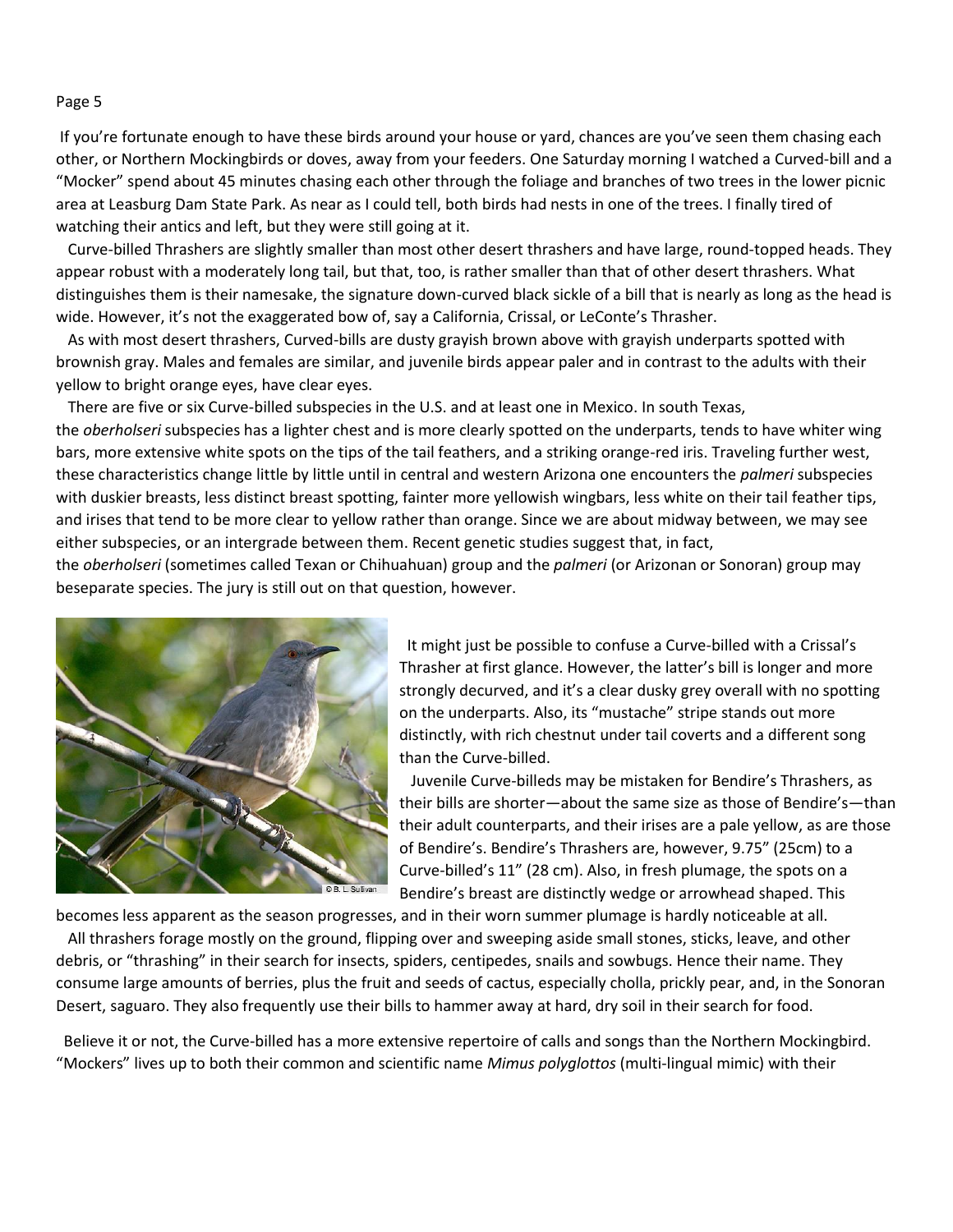Page 6

amazing ability to imitate so many different sounds. Hence their reputation.

The Curve-billed's two note sharp whistled call of "Whit-WHEET!" with the second note sharper, louder and higher in pitch is diagnostic the American Southwest. If you spend any amount of time at all outside in the Chihuahuan and/or Sonoran Deserts, you will certainly hear it. If you want to listen to it, or any other bird vocalizations, for that matter, before you go out into the field, there are a number of apps and sites online where you can do so. Audubon Birds is one, another is Merlin (available free at Google Play and the App Store). You can also go to the Cornell Laboratory of Ornithology web site and click on the Macaulay Library's link.



**EXTRA, EXTRA!!** Article from the Las Cruces Bulletin, Friday, March 29, 2019

# **An uncommon visitor lands at Mesilla Valley Bosque State Park**

#### **By ELAINE STACHERA SIMON**

\_\_\_\_\_\_\_\_\_\_\_\_\_\_\_\_\_\_\_\_\_\_\_\_\_\_\_\_\_\_\_

#### **Photos courtesy of Jay Wilbur**

#### For the Bulletin

Nothing gets the birding community all aflutter as the appearance of an uncommon species. A White- tailed Kite (Elanus leucurus) has been spotted at the Mesilla Valley Bosque State Park (MVBSP), perched on the treetops along the entrance road looking for its next meal.

The Cornell Lab of Ornithology database (eBird.org) describes the kite as a "[m]ostly white, small hawk. Gray wings and back with black shoulders. Hovers over open areas in search of mice, snakes and other prey. Perches atop tall vegetation in open landscapes including coastal plains and agricultural areas."



This rather dry description certainly does not capture the elegance of this creature, with its creamy white breast and graceful lines.

According to the New Mexico Ornithological Society (NMOS) database, the first verified sighting of a White-tailed Kite in New Mexico was in Roswell in 1973. The first verified sighting at the MVBSP was in 1985 by New Mexico conservationist Eleanor Wootten. In 2011, a breeding pair took residence. Many birders at the MVBSP have reported seeing the kite in March, including a group participating in a Mesilla Valley Audubon Society bird walk.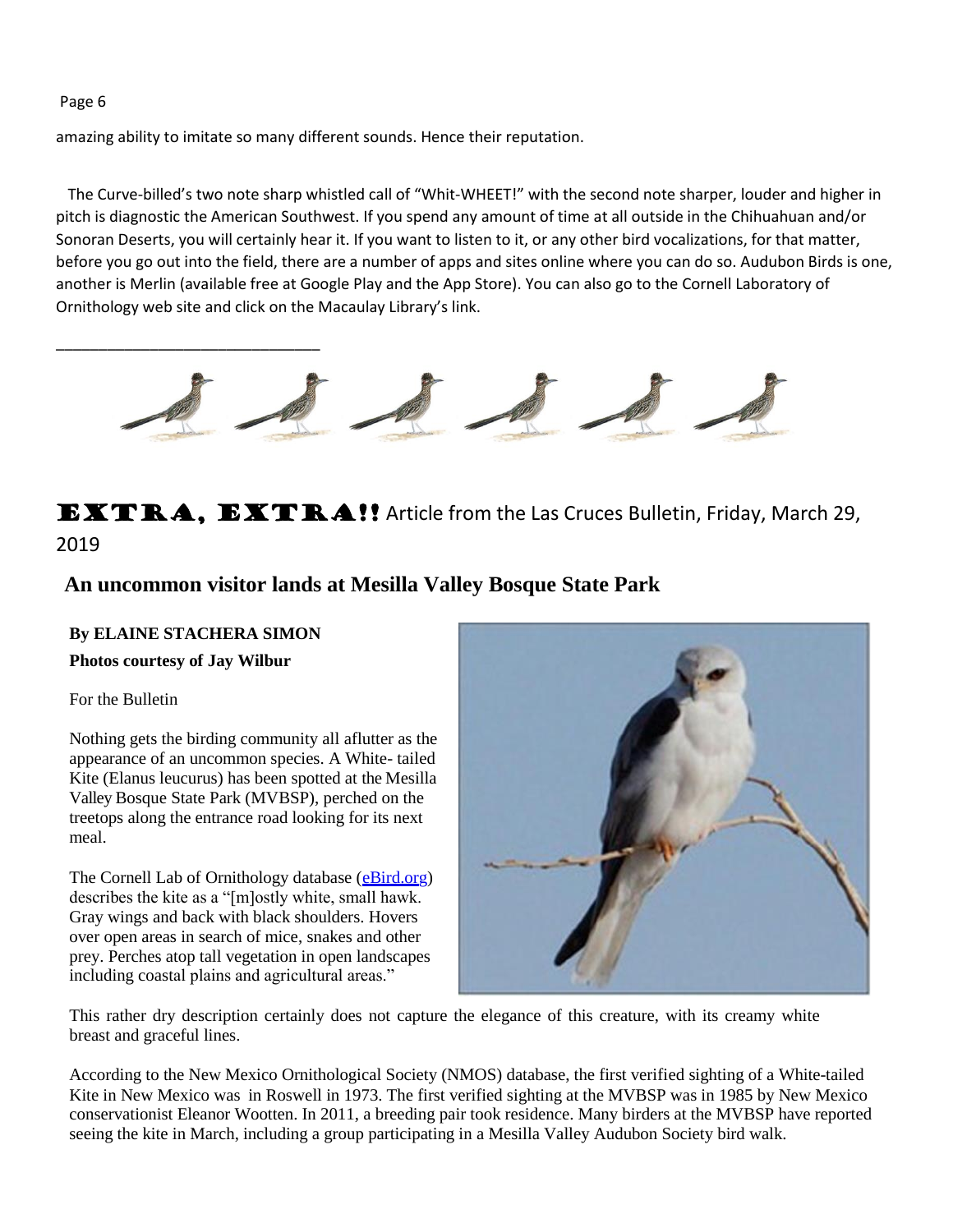According to avian researcher (and spring 2019 graduate in Wildlife Ecology from New Mexico State University) Wyatt Egelhoff, since that first recorded sighting the kites have been "sporadic" visitors. Despite regular sightings over the years, they are far from common here, as they prefer lower-elevation grassland areas in Hidalgo, Luna and Page 7

Grant counties, as well as in Arizona, California, Oregon and Texas.

What makes the MVBSP attractive to the kites? Egelhoff says that in addition to "pretty good grassland along the entrance road," MVBSP still has some cottonwoods, even though most in Doña Ana County were lost long ago. In fact, Egelhoff says, cottonwoods and grassland once extended up to a mile on either side of the river, and the entire river valley stretched from the Organs to the West Mesa.

He notes that grazing, fire suppression and the depletion of megafauna have all contributed to desertification, allowing the ubiquitous creosote to prosper.

Egelhoff adds that the Rio Grande corridor in general has become increasingly fragmented and degraded by human use. Although nothing is pristine, the MVBSP is, at least, a "recovering shred of bosque habitat" in an area surrounded by agriculture that is often "hammered with pesticides."

In fact, the MVBSP is a designated Important Bird Area (BA). IBAs are "places of international significance for the conservation of birds and other biodiversity" based on standard criteria, and as part of a wider, integrated approach to conservation (birdlife.org).

BirdLife International started the IBA program in Europe in 1985 and the National Audubon Society implemented it in the United States in 1995. The IBA network now comprises 12,000 sites through 200 countries and territories.

Since the New Mexico IBA program began in 1999, 63 IBAs have been identified statewide. Four are a "global" priority and 59 are a "state" priority. In New Mexico, 375 species of birds make New Mexico their home for at least part of the year, in addition to 140 classified as vagrants or irregular. The New Mexico Department of Game and Fish has categorized 139 species as Threatened,



Endangered, or of conservation concern. The Audubon Society hopes to add sites along major New Mexico rivers and begin working with landowners to implement conservation species and monitoring (Audubon. org).

As of March 17, our uncommon visitor was still spending time at MVBSP. Seeing the White-tailed Kite is just one more reason to enjoy our closest New Mexico IBA.

*Elaine Stachera Simon is a Las Cruces freelance writer who may be reached at goodwordforyou@yahoo.com.*

#### **Annual dues:**

Thank you to all members who paid their annual MVAS dues in April. If yours are still pending you may go to the webpage and pay via credit card or download a form and pay by check. Again, thank you very much.